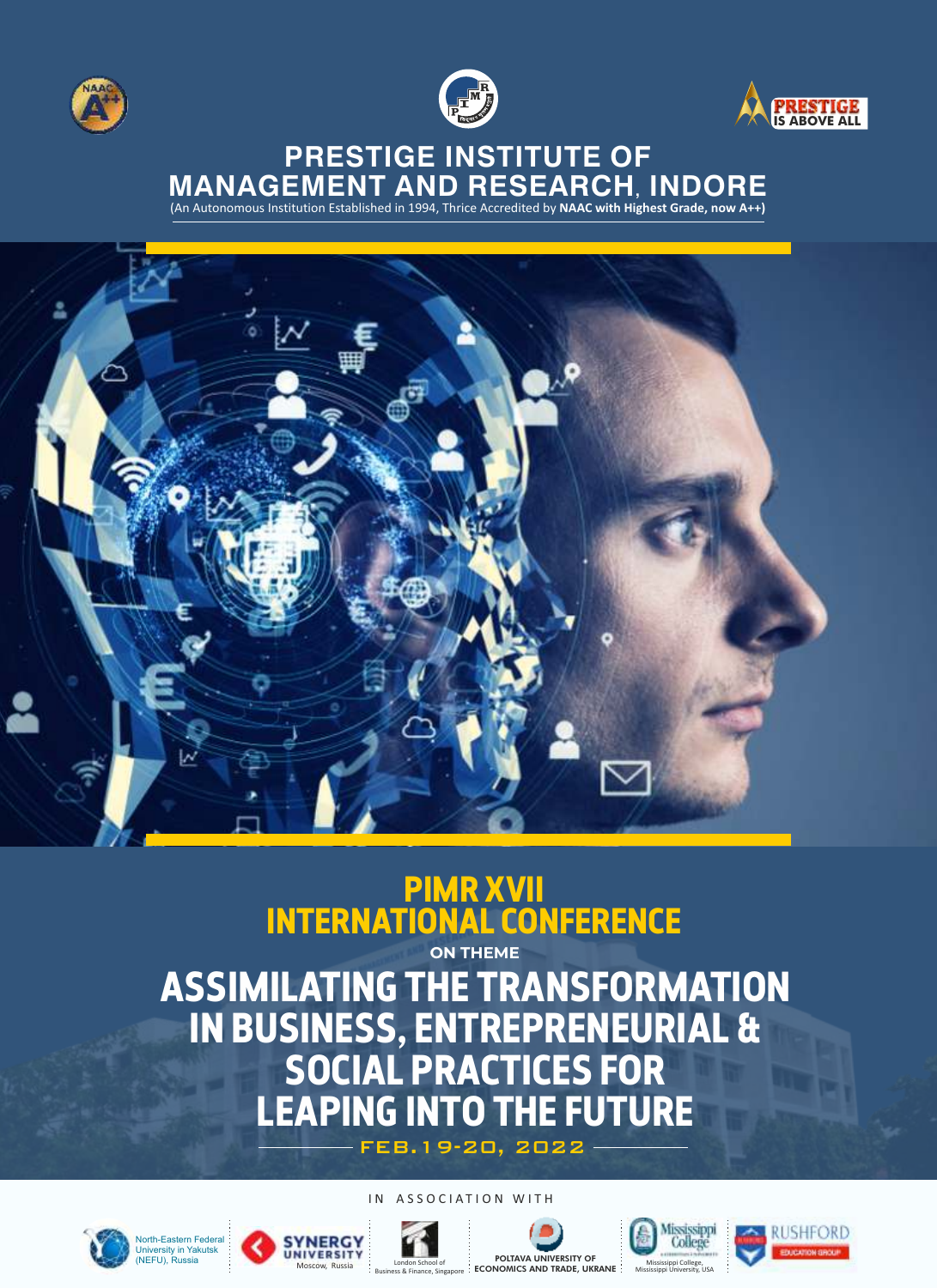# **ABOUT THE CONFERENCE**

Any business and entrepreneurial effort cannot be static. Organizations and entrepreneurs need to work in a disrupted scenario where change is enduring. The transformation of business and entrepreneurial practices to inculcate change for social prosperity is the most important thing today. In the current scenario, longer-term strategic changes maybe needed to navigate the competitive landscape to manage the challenge posed by environmental, technological, socio-political, and institutional changes. Through innovative transformation organizations are creating new technologies, developing new products and services, handling changes in processes, developing new business models, and inculcating new approaches to work itself. Thus, enterprises need new and more flexible strategies to confront the unformulated road ahead.

Entrepreneurs develop new ideas and opportunities and the notion of innovation is at the very core of transforming the concept of entrepreneurship. The pandemic has also

accelerated transformation and development of new technologies, which further dominates the discourse on entrepreneurship. Social practices also need to be such that they can assimilate transformation for the development of those who are at the bottom of the pyramid.

In these times of enduring changes the Prestige Institute of Management and Research (PIMR), Indore provides a platform for intellectuals from academia and industry to participate in its 17th International conference on "Assimilating the **Transformation in Business, Entrepreneurial and** Social Practices for Leaping Into the Future". As every transformation paves the path for business, entrepreneurial and social practices to change for better future, it is important to conceive and nuture it to the fullest. We hope that this hybrid conference will help in proposing and adopting a set of innovative transformational strategies in the changing global scenario to enhance economic growth, human wellbeing,sustainability and prosperity.

## **CALL FOR PAPERS**

PIMR Seventeenth International Conference on "Assimilating the Transformation in Business, Entrepreneurial and **Social Practices for Leaping Into the Future"** invites empirical and conceptual research papers from academicians, professionals, consultants, practitioners, research scholars and students on related themes and subthemes of the conference.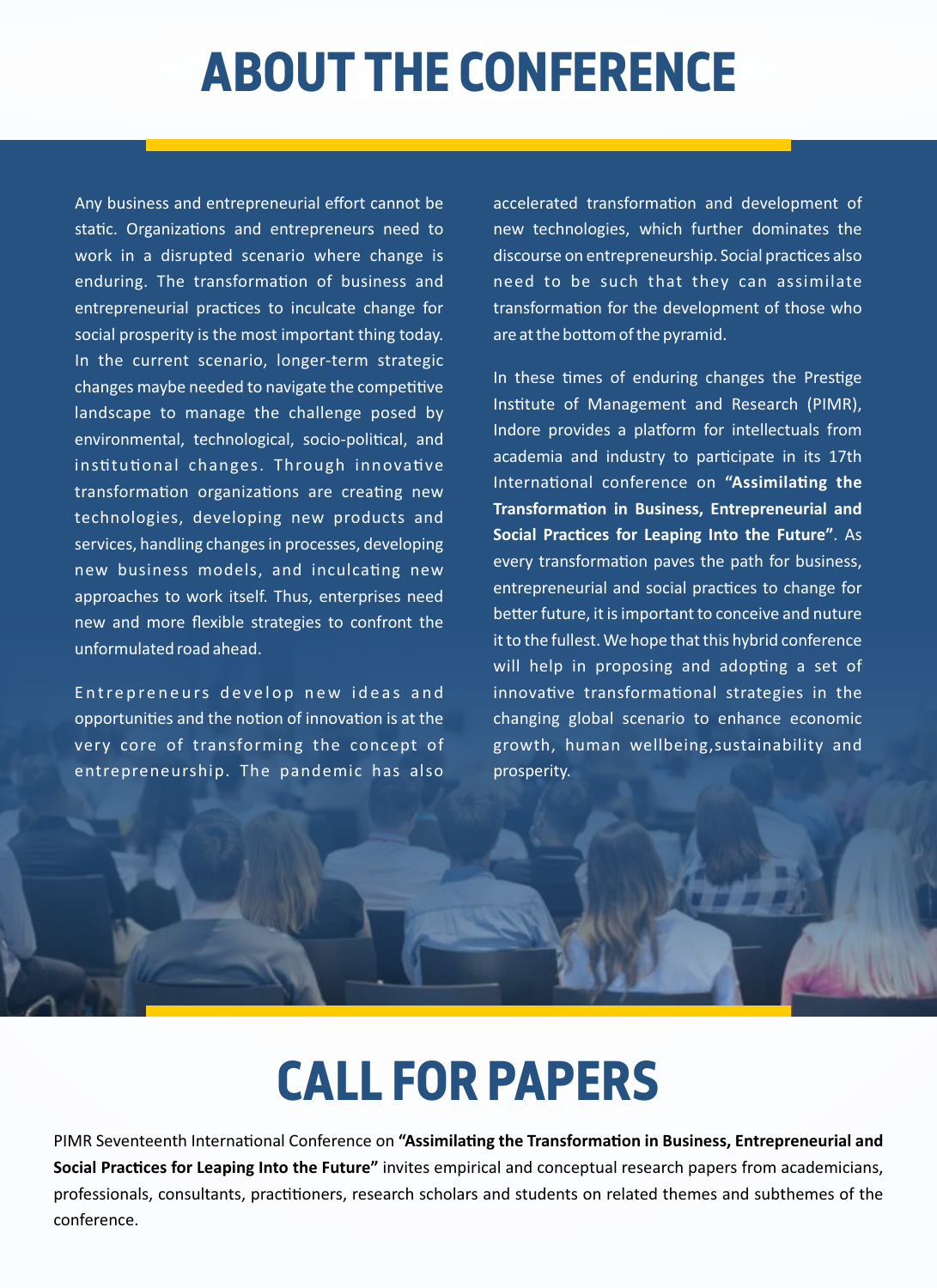# **SUB THEMES**

Research Papers can be submitted on broad sub-themes mentioned below. However, research papers can also be submitted to any related area or discipline under the broad theme of the Conference.

# **CONFERENCE TRACKS**

## **(A) BUSINESS PRACTICES**

### **I) MARKETING**

- Recasting the Practices in CRM
- Stering up New Practices in Consumer Analytics
- Revamping Selling Strategies
- Rebuilding Promotion Strategies
- Dynamic Strategies in Branding
- Remolding Product Management Practices

### **III) SUPPLY CHAIN MANAGEMENT**

- Changing Structure in Logistics Management
- New and Reconstructing Practices in Operations
- Transforming Inventory Management Practices
- Innovative Practices in Warehousing
- Remolding Services Delivery Practices
- Metamorphosis in E-commerce Business

### **V) HUMAN RESOURCES**

- HRM and Business Transformation
- Business Transformation and Talent Acquisition
- Training Needs Identification in Changing Scenario
- Changing Skill Sets in Transformation Era
- HR Analytics
- Staretegic HRM

### **II) FINANCE**

- Transforming New Investment Practices
- Reconstituting Fiancial Practices
- Transforming Fund Management and New Dynamic Practices
- Revolutionized Budgeting Practices
- Recasting The Practices in Currency market
- Monetary Policies In The New Revolutionised Economy

### **IV) INFORMATION TECHNOLOGY**

- IT Enabled Practices
- Innovations in Technology Sector
- Stering Up IT In Education
- IT Revolutionizing The Society
- Remolding e-Governence
- IT Dynamics in Global Collaboration

### **VI) ECONOMICS**

- Transformational Business Practices for Developing Economies
- Sustainability Management Trends & Opportunities
- Green Businesses
- Economic & Social aspect of Business
- Global Warming & Green Energy Options
- Waste Management & Recycling Technologies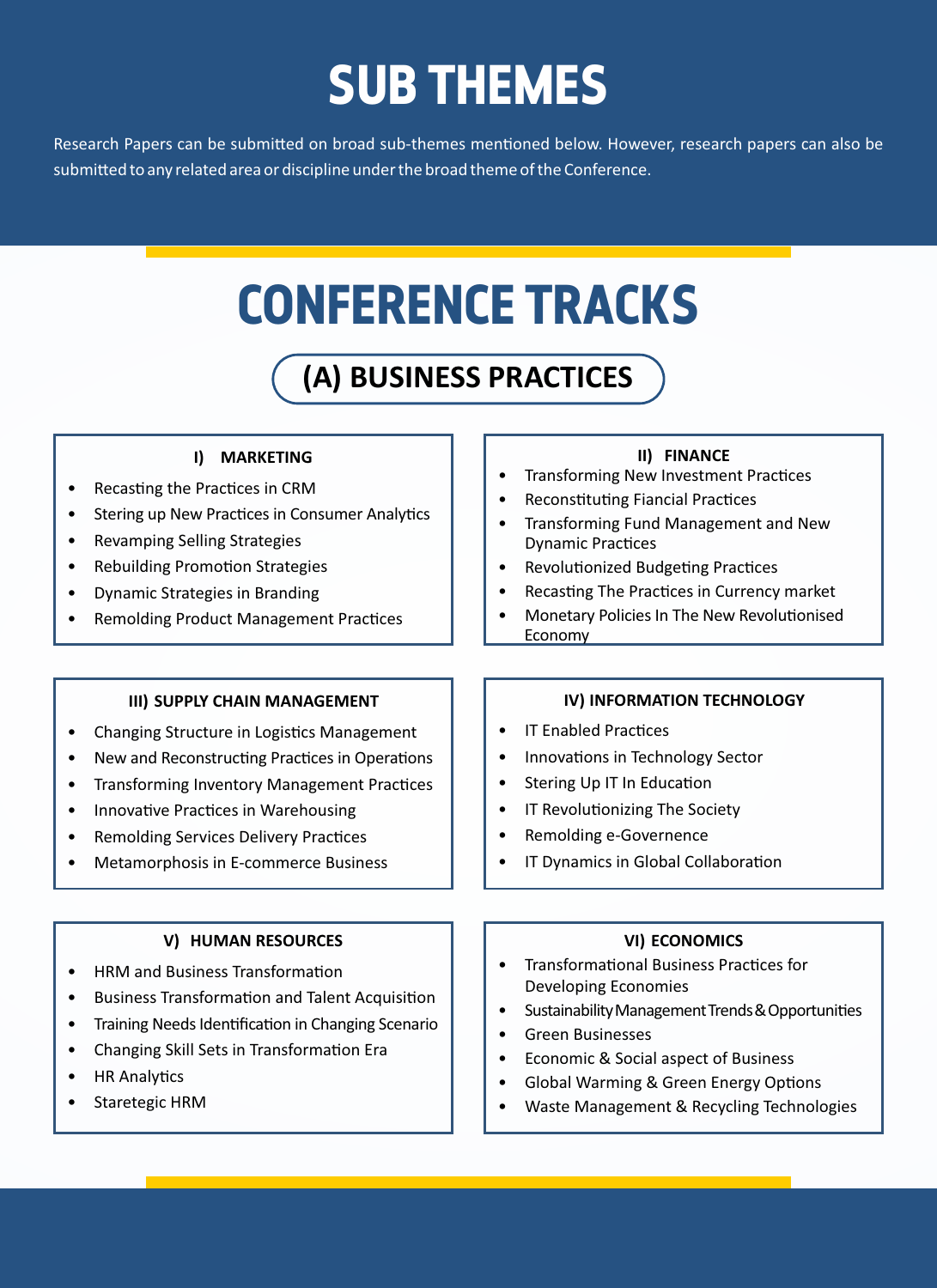## **(B) ENTREPRENEURIAL PRACTICES**

- Entrepreneurship & Transformation Rural Entrepreneurship
- 
- 
- Innovative Entrepreneurial Practices
- 
- Role of IT in Entrepreneurship **•** Entrepreneurship and Women
- Start-up Ecosystem Entrepreneurship and Global Prosperity

## **(C) SOCIAL TRANSFORMATION**

- Inclusive Growth Challenges & Opportunities  $\cdot$
- Poverty & Human Development in India ·
- Products for Bottom of Pyramid  $\cdot$
- Role of NGO's & SHGs in Prosperity
- Education & Skill Development for Social Development
- CSR &Social Development

## **(D) LEGAL TRANSFORMATION**

- Transforming Legal procedure and practices
- Legal Reforms in New Era
- Changing Trends in Intellectual Property Laws
- Digital transformation in Law, process and system.
- Recent trends in Legal Research & Development
- Re-constructing The Business Law

# **WHO SHOULD ATTEND ?**

• Senior Managers/ Practitioners  $\|\cdot\|$  • Academicians (Faculty/Consultants)  $\|\cdot\|$  • Research Scholars

• Foreign Delegates | | • Indian/ Foreign Students.

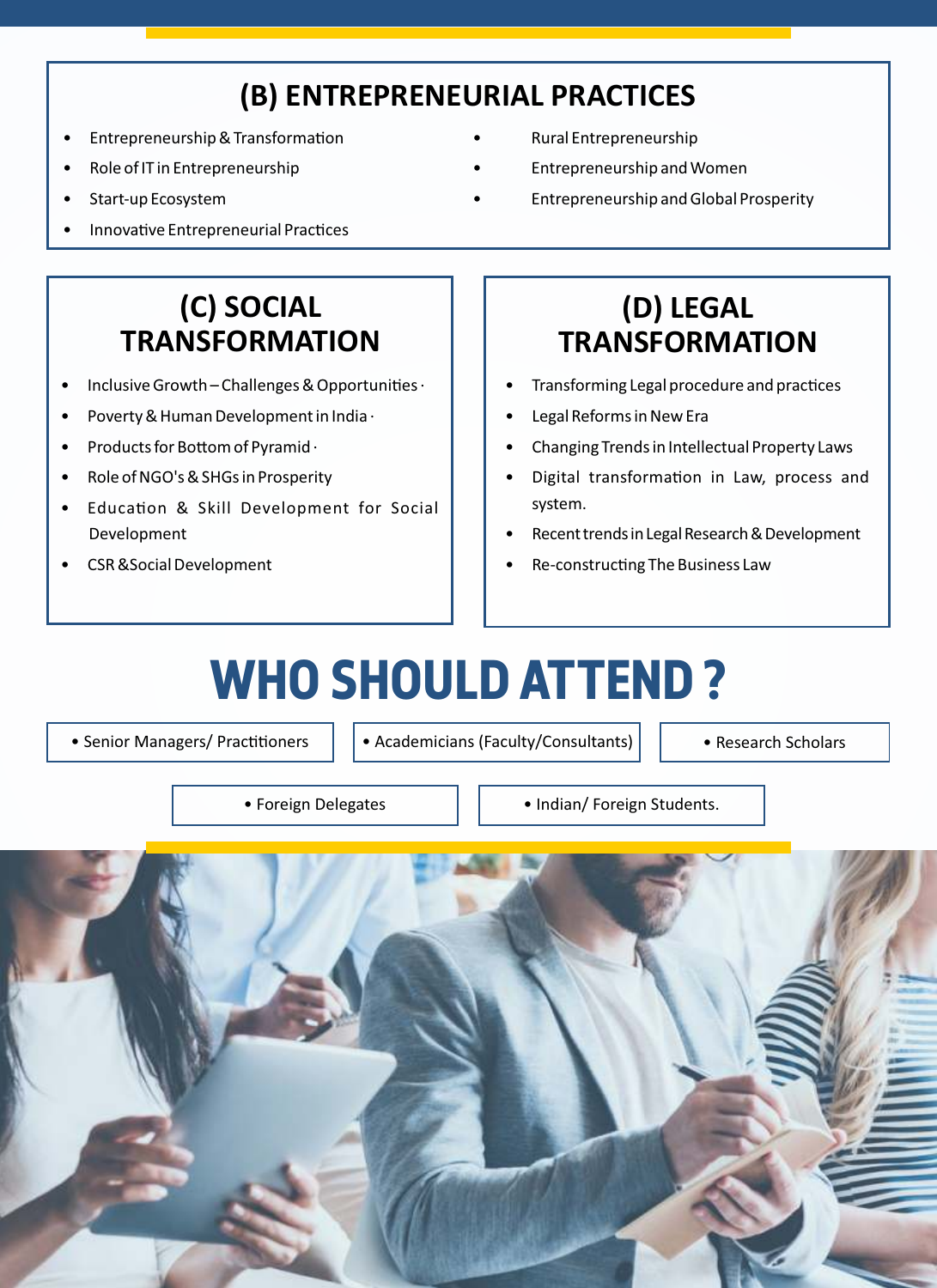# **CONFERENCE HIGHLIGHTS**

### **#BEST PH.D. THESIS CONTEST**

- 1. The Contest is open to full-time faculty members of B-Schools/Management Institutes in India and Abroad other than the faculty members of the Prestige Group of Institutions.
- 2. Copy of the Abstract/Summary of the Ph.D. thesis duly typed in 1.5 line space must be submitted in a soft copy in the format of 12 point text single font – Times New Roman in MS Word by the Contestants.
- 3. The Abstract/Summary should contain the topic of the thesis, rationale, objectives, method (study, design, sample, and tools), salient findings, and implications of the study.
- 4. To be eligible for admission to the Contest, the Ph.D. degree must have been awarded between January 2019 and November 2021.
- 5. The Abstract/Summary of the thesis should be routed through Head of the B-School to which the Contestant belongs. The title of the thesis should be indicated by the Head of the B-School in the cover letter while forwarding the entry for the Contest.
- 6. The Abstract/Summary of the Ph.D. thesis must be accompanied by proof of the award of the degree.
- 7. The Abstracts/Summaries will be screened by a panel of Subject Experts and three to five best candidates will be invited to make a presentation based on the complete thesis before the Panel.
- 8. The last date for receipt of entries is January 20, 2022 on

email:internationalconference@pimrindore.ac.in. The address of communication is Prestige Instute of Management and Research, 2 Education and Health Sector, Scheme # 54, Near Bombay Hospital, Indore-452 010 Madhya Pradesh, INDIA.

9. Attractions: The Contestants invited for presentation will not be charged delegate fee & will be provided free lodging & boarding facilities during the Conference. The Institute will reimburse to &fro train fare of the shortest route of participant by second class AC.

## **#BEST RESEARCH PAPER AWARD (FOR DELEGATES)**

The award would be given in each track of the conference to paper presenter's delegate from India and Abroad other than the faculty members of the Prestige Group of Institutions.



The award will be judged by the senior panel memebrs who will chair the sessions.

The winner and runner up of this contest would receive a certificate. All participants will

> receive a cerficate of presentation.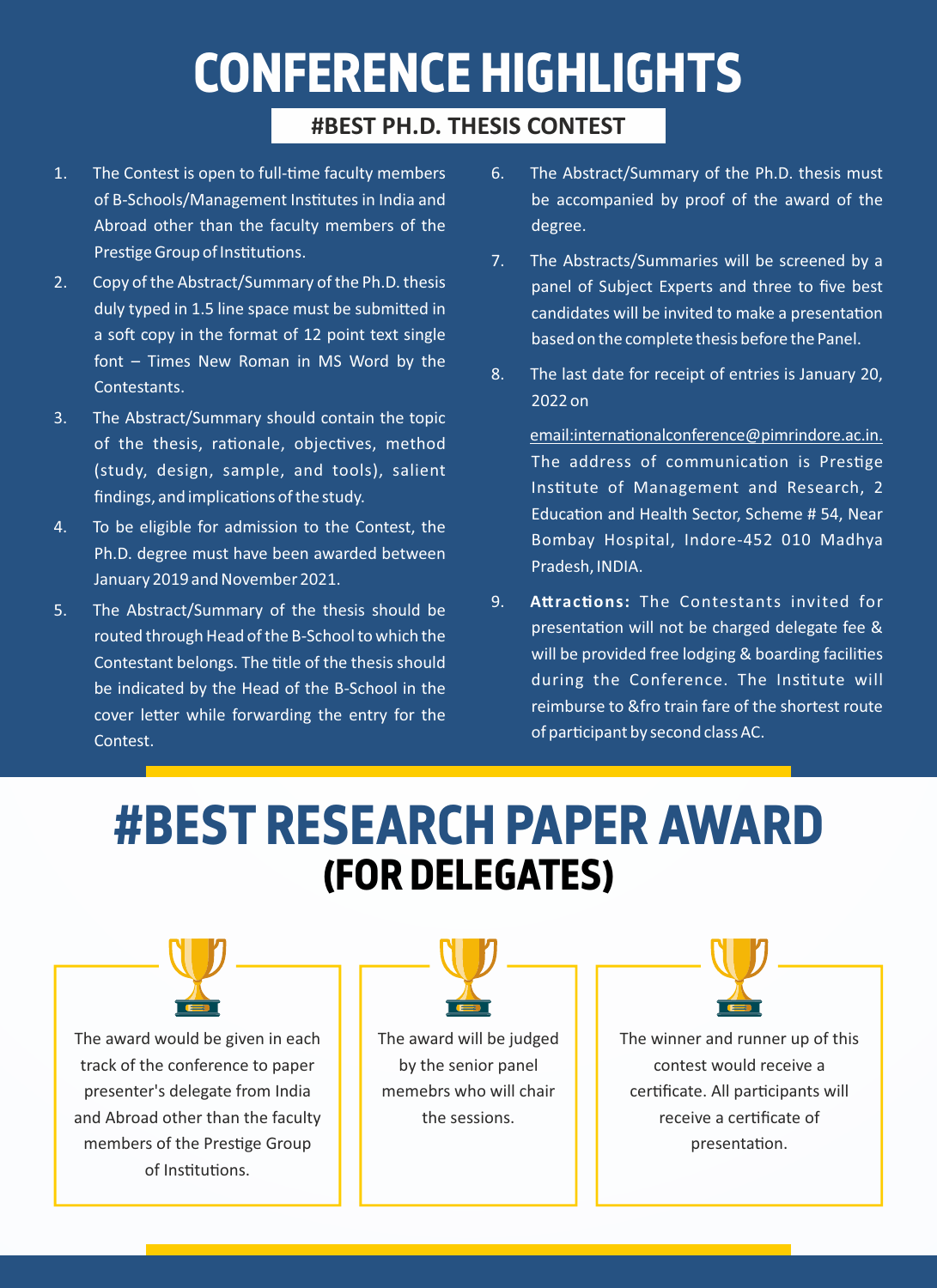## **#JIGYASA BEST RESEARCH PAPER CONTEST FOR STUDENTS**



The contest is open for regular students from India and Abroad.



### The registration fee for a team of a maximum of two students is ₹250.



Two students can form a team. However, the paper with sole authorship would also be accepted.



The winners and runner up of this contest would receive a cash prize of '₹3000' & '₹2000' respectively and a certificate. All participants will receive a certificate of presentation.

# **#PUBLICATION OPPORTUNITY**

Selected papers will be published in the special issue of Prestige International Journal of Management and Research (A peer-reviewed journal with a high impact factor of SJIF 6.841 and indexed in Proquest, ISSN 0974-6080).

Note: All the papers will be checked for plagiarism through Turnitin Software. Papers with a 10% or less similarity index will only be selected for publication.

# **IMPORTANT DATES TO REMEMBER**

| Last Date for Submission of Abstract   | January 30, 2022         |
|----------------------------------------|--------------------------|
| Intimation of Acceptance of Abstract   | <b>February 05, 2022</b> |
| Last Date for Submission of Full Paper | February 10, 2022        |
| <b>Early Bird Registration</b>         | <b>February 10, 2022</b> |
| Last Date for Registration             | February 15, 2022        |
| <b>Conference Presentations</b>        | February 19-20, 2022     |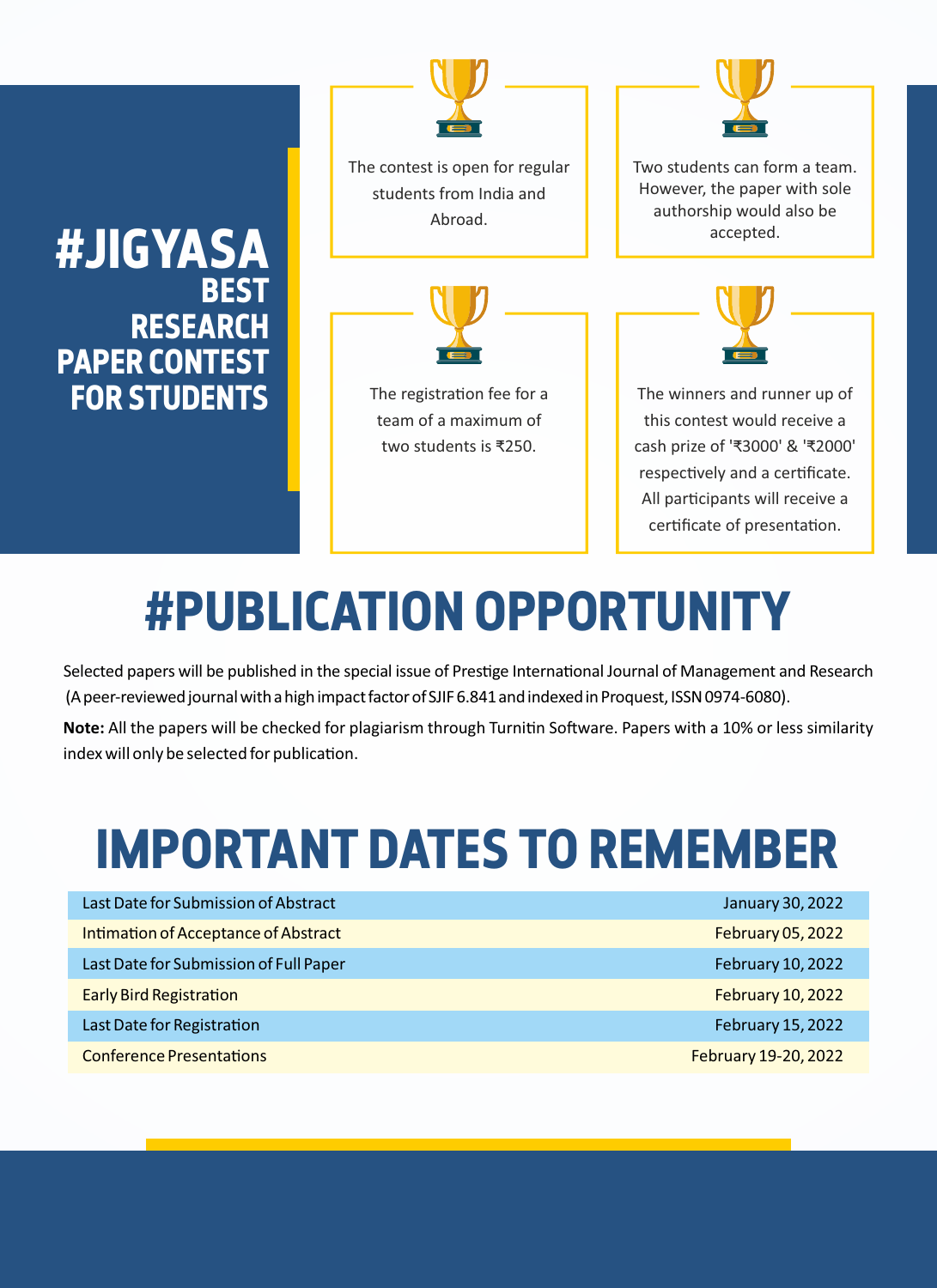# **CONFERENCE REGISTRATION FEES**

REGISTRATION

| Category                             | Residential    | Non-Residential | Online        |
|--------------------------------------|----------------|-----------------|---------------|
| <b>Senior-Managers/Practitioners</b> | 4000           | 3000            | 1500          |
| Academicians (Faculty/Consultants)   | 3500           | 2000            | 1000          |
| <b>Research Scholars</b>             | 2000           | 1000            | 800           |
| Indian Students                      | 2000           | 750             | 500           |
| <b>Foreign Delegates</b>             | <b>US\$150</b> | <b>US\$100</b>  | <b>US\$50</b> |
| Foreign Student                      | <b>US\$100</b> | <b>US\$75</b>   | <b>US\$20</b> |

**Note:** In case of group registration from a single institute (more than 2) then a flat discount of 10% will be offered. In the case of early bird registration until February 05, 2022, a 10% discount will be offered.

## **THE REGISTRATION METHODOLOGY**

- 1. The mode of payment is NEFT / RTGS / Online payment in INR only.
- 2. The online registration link will be opened from January 25, 2022 at www.pimrindore.ac.in. Registration form and link will also be emailed to the selected participants[.](http://www.pimrindore.ac.in)
- 3. The registration fee is non-refundable. However, change in nomination(s) is acceptable
- 4. In the case of more than one author, the presentation certificates would be given to only those authors who registered for the Conference and present the paper in the Conference.
- 5. You can register by paying the registration fee through NEFT / RTGS / Online Payment (UPI Bank Transfer). For online payment please find the following information:

We plan to conduct the conference, in hybrid mode, predicting the situation becomes normal. If the pandemic situation does not permit offline functioning, we will conduct this conference through the virtual platform only as was done in the last year.

## **BANK DETAIL FOR NEFT/RTGS**

**Account Name: PIMR National Conference** 

- 
- Account No.: 2892012100000092 IFSC Code: PUNB0625100
- 
- Bank: Punjab Naonal Bank Branch: PIMR, Scheme No. 54, Indore
	-
	- Branch Code: 6251 MICR Code: 452024015

**Note:** Please mention the Transaction ID of NEFT payment along with the participant's name in the registration form.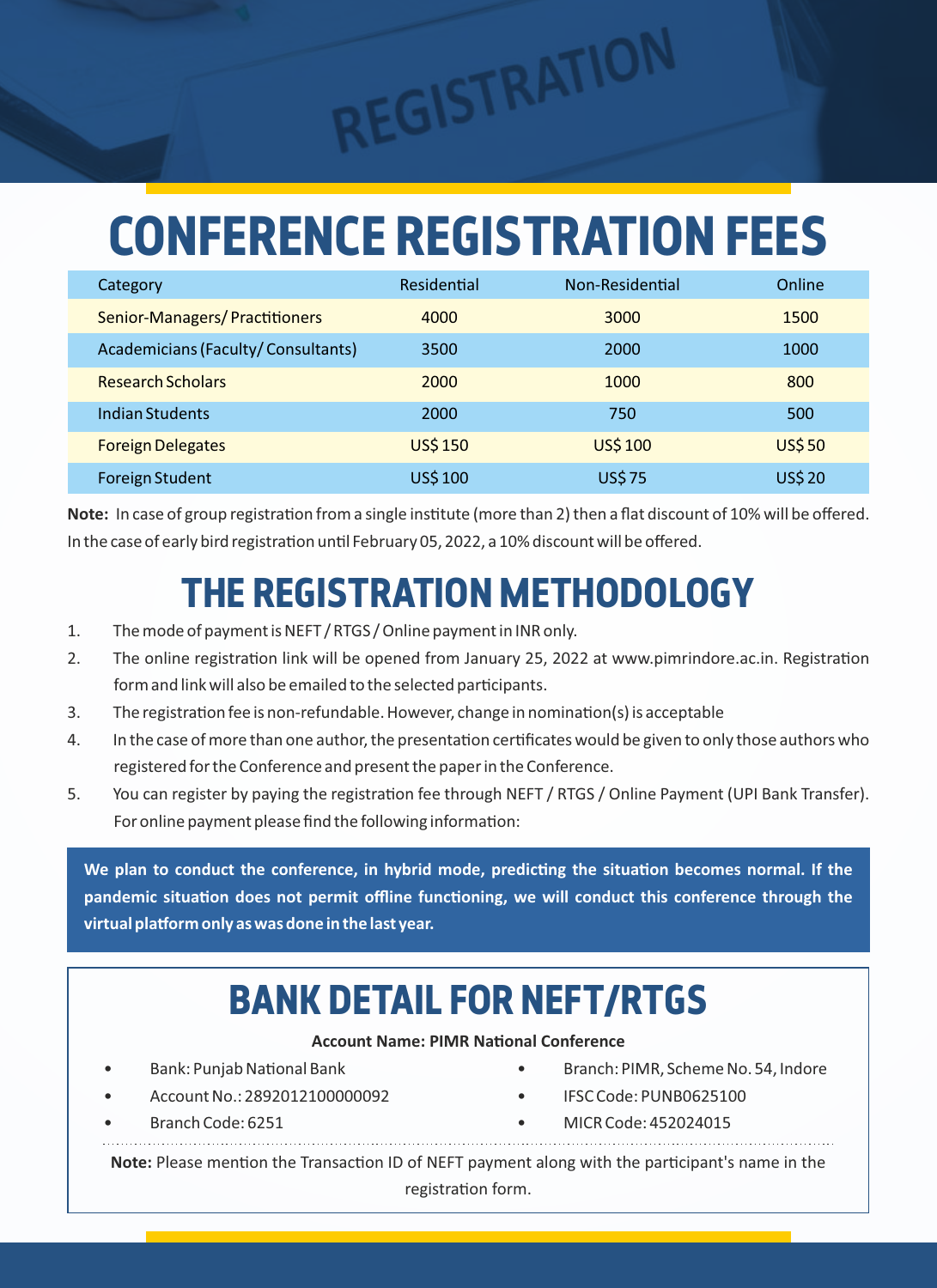# **ABSTRACT & PAPER SUBMISSION GUIDELINES**

1. Kindly send the abstract and full paper in soft copy to the E-mail-id:

> $intermational conference@pimrindore.ac.in and$ a Copy (cc) should be sent to any one of the following E-mail-ids:

- (i) tarun kushwaha@pimrindore.ac.in.
- (ii) raksha thakur@pimrindore.ac.in
- (iii) arpit\_loya@pimrindore.ac.in
- $(iv)$  swati rai@pimrindore.ac.in
- (v) sumit\_zokarkar@pimrindore.ac.in
- 2. Abstract of minimum 150 to 200 words must be typed clearly in Times New Roman font of size 12; mentioning Title of Paper, Name, Affiliation and Contact Details of Author(s) with at least three keywords.
- 3. Full Paper must be submitted in English, with MS Word docx format, typed clearly in Times New Roman font of size 12; mentioning Title of Paper (typed in font of size 14 in upper the lower case letters, bold and flush to the left margin.) on A4 size paper in 1.5 line-spaced with adequate margins on both sides. Use a single column layout with left and right margins justified. The paper

should be well structured with proper indexing. You are required to use your unique ID provided by organizers as your MS Word file name.

- 4. References should include in case of paper/article - Name of Author(s), Year of Publication, Title of Paper/Article, Name of Journal, Volume (Number), and Page Number(s). In the case of the book, it should include - Name of Author(s), Year of Publication, Title of Book, Place of Publication, Name of Publisher, and Page Number(s). Example
- Balmer, J.M.T. and Dinnie, K. (1999). Corporate Identity and Corporate Communications. Corporate Communications: An International Journal, 4(4), 182-92.
- Lucas, Henry C. (2008). Information Technology for Management, New Delhi, Tata McGraw-Hill, 76.
- 5. Tables/Annexures should be given after references with proper connectivity in the manuscript of the paper by table/annexure number(s). Figures can appear within the manuscript.

# **THE METHODOLOGY FOR PAPER PRESENTATION**

- 1. According to the pre-informed schedule, the conference delegates will be required to present a paperin the Conference either Offline or through online Zoom/Skype/etc. Platforms.
- 2. The weblinkwith session ID and password will be shared two hours before the Conference.
- 3. The conference delegates will be required to submit their camera-ready PowerPoint presentations (PPT) to the organizers by February 15, 2022 using the google form link provided to registered participants well in advance.
- 4. You are required to use your unique ID as your PPT file name.
- 5. E-Certificates of presentations will be e-mailed post-Conference.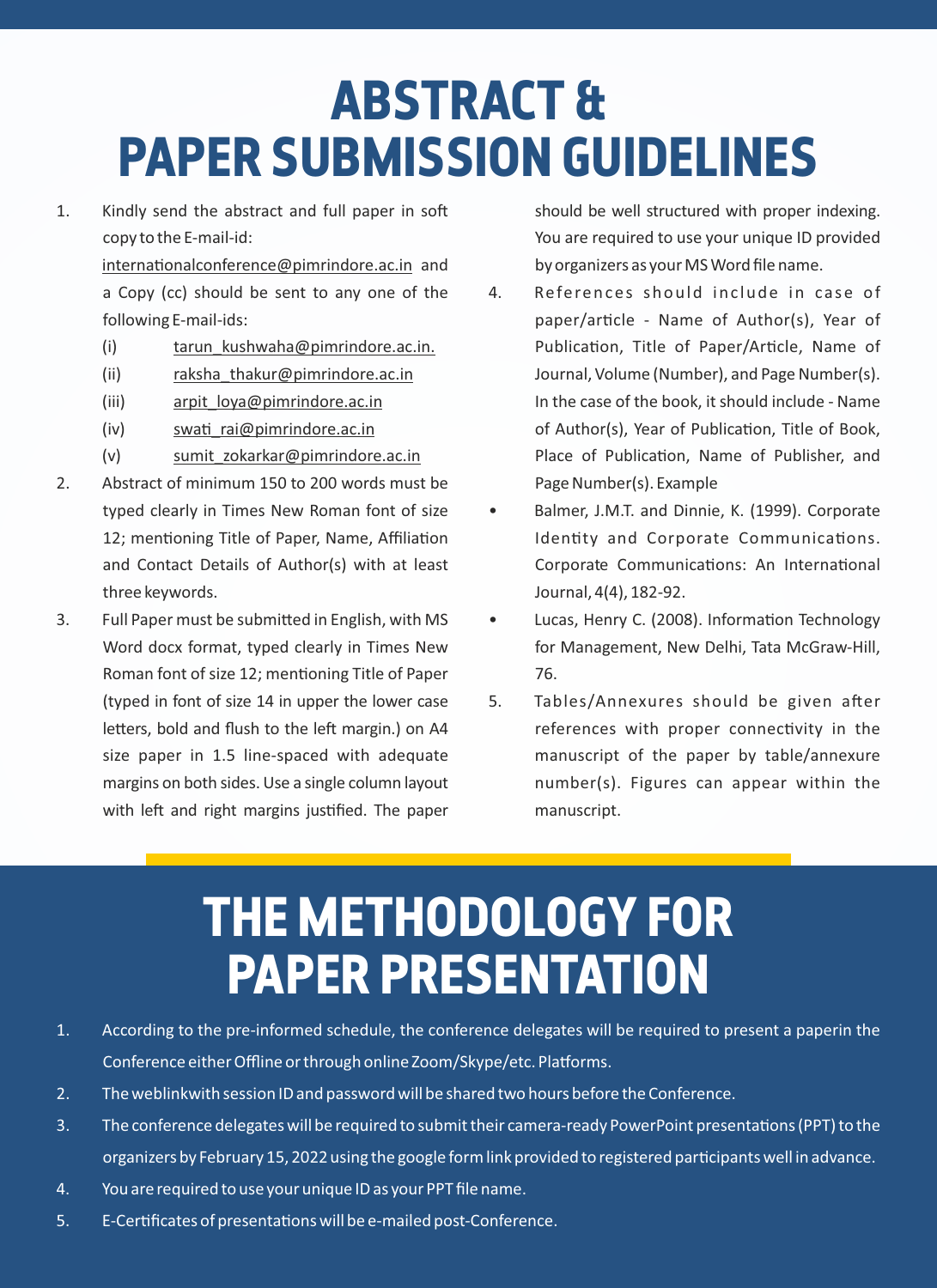# **ABOUT PIMR**

Prestige Institute of Management and Research is conceived as a unique growth-oriented institution of professional education and training. The Institute had in its genesis the solemn objective of catering to the educational and training needs of the students, and executives from industry and government. The uniqueness of the Institute lies in its provision for an elaborate spectrum of professional programs under one roof. The Institute had made a beginning in 1994 by introducing MBA (Full Time) and MBA (Part Time) programs, and an undergraduate program in management discipline (Bachelor of Business Administration). The Institute, also started, Masters Program in MBA (Marketing Management), MBA (International Business), MBA (Financial Administration), MBA (Personnel Management), MBA (Advertising and Public Relations), Bachelor of Computer Applications, B. Com. (Hons.), Masters and Bachelor in Mass Communication, Bachelor of Foreign Trade, B.Voc., BA LLB (Hons), B.Com. LLB (Hons), BBA LLB (Hons), LLB, and LLM. The Institute is also a recognized research centre for the Ph.D. program in Management. It aims at becoming one of the best self-financed educational and training centers in the country.

The Institute is an Autonomous Institution since 2006. It has been accredited by National Assessment and Accreditation Centre (NAAC) and has received NAAC 'A' Grade Accreditation by UGC twice consecutively in 2009 and 2014. In the year 2021 the Institute received 'A++' Grade Accreditation by UGC.It is an ISO 9001:2008 certified Institute. It is recognized by University Grants Commission under 2(f) and 12 (b). It has been recognized as a mentor Instute for the NAAC under the Paramarsh Scheme of the University Grants Commission. Its MBA program has been accredited by the National Board of Accreditation under AICTE since 2000 and has been re-accredited in 2003 and further reaccredited in 2012. It has been ranked consistently in the upper edge of top-ranking business schools in the nationwide surveys carried out by agencies like Business Today, Cosmode, Ministry of Human Resource Development, Business India, and Outlook which has enabled the Institute to achieve a significant position amongst B-schools in the country. The achievement of the Institute in a short span of twenty-six years of its existence has been widely appreciated.